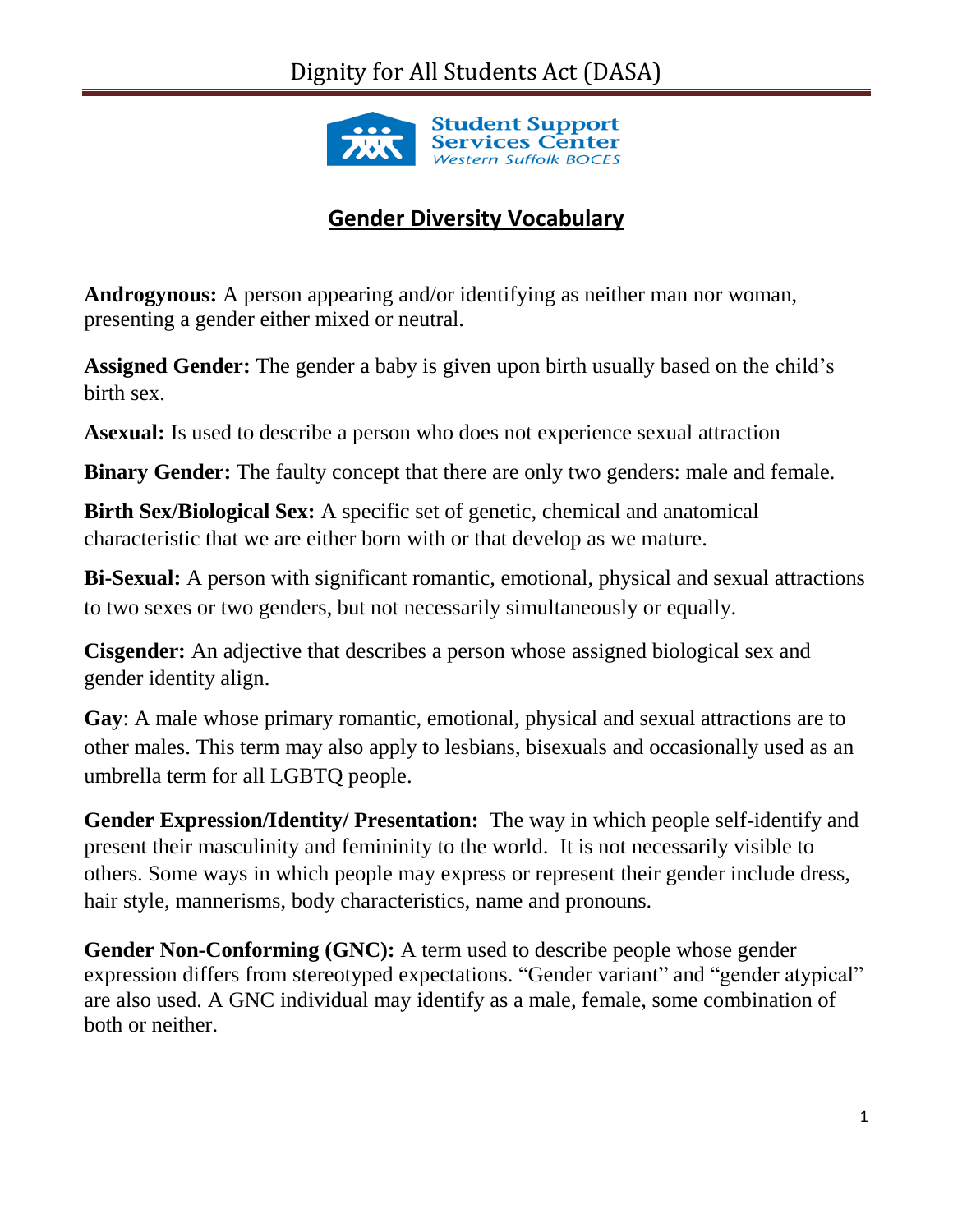**Gender Fluid:** A person whose gender identification and presentation shifts, whether within or outside of societal, gender-based expectations.

**Genderqueer:** A broad descriptor many people use to indicate a person who does not identify as either male or female.

**Heterosexual** – A person who is emotionally, romantically, or sexually attracted or committed to members of the opposite sex.

**Homosexuality:** Sexual, emotional, and/or romantic attraction to the same sex.

**Intersex:** A set of medical conditions that feature congenital anomaly of the reproductive and sexual system. That is, intersex people are born with "sex chromosomes," external genitalia, or internal reproductive systems that are not considered "standard" for either male or female.

**Lesbian**: Women who are attracted physically and/or emotionally to other women.

**LGBT**: Is an acronym that stands for lesbian, gay, bi-sexual and transgender

**LGBTQ**: Is an acronym that stands for lesbian, gay, bisexual, transgender and questioning

**LGBTIQ**- Is an acronym that stands for lesbian, gay, bisexual, transgender, intersex and queer or questioning.

## **Pansexual:**

## **Poly Sexual:**

**Preferred Personal Pronouns:** In addition to the traditional pronouns (he/him, she/her, they), some people prefer to use gender-neutral pronouns, such as ze/hir, ne/nem/nir/nirs/nemself, ve/ver/vis/verself, or xe/xem/xyr/xemself. If you don't know a student's preferred personal pronoun, it's always best to ask.

**Transgender**: Used both as an umbrella term and as an identity, transgender refers to those who don't identify or are uncomfortable with their assigned gender and gender roles. As an identity, the term refers to anyone who transgresses traditional sex and gender categories. The word should be used as, "transgender," not "transgendered." For example, "My brother Sam is transgender. His birth name was Samantha."